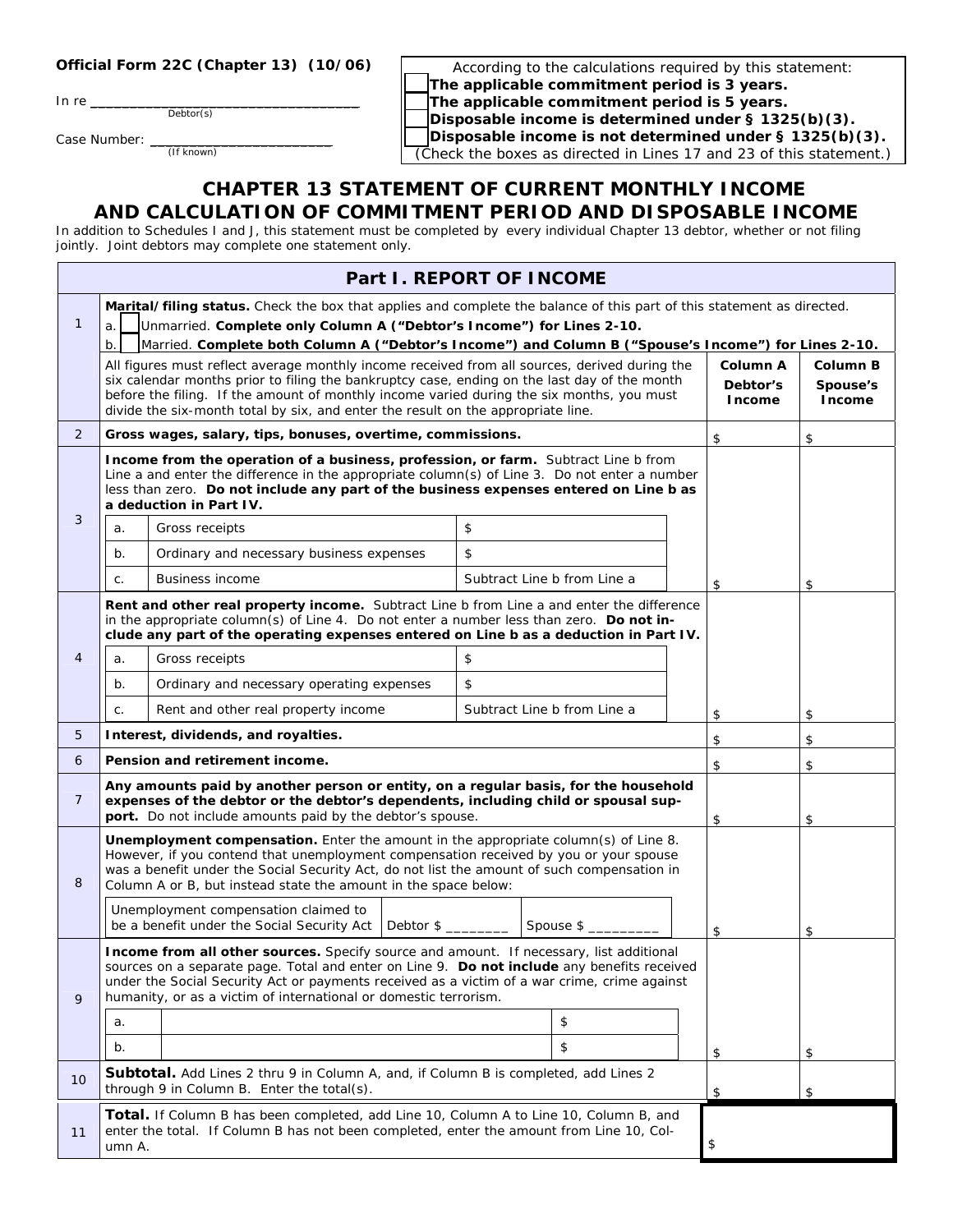|                                                                                                                                                                                                             | Part II. CALCULATION OF § 1325(b)(4) COMMITMENT PERIOD                                                                                                                                                                                                                                                                                                                                                                        |    |  |  |  |
|-------------------------------------------------------------------------------------------------------------------------------------------------------------------------------------------------------------|-------------------------------------------------------------------------------------------------------------------------------------------------------------------------------------------------------------------------------------------------------------------------------------------------------------------------------------------------------------------------------------------------------------------------------|----|--|--|--|
| 12 <sup>2</sup>                                                                                                                                                                                             | Enter the amount from Line 11.                                                                                                                                                                                                                                                                                                                                                                                                |    |  |  |  |
| 13                                                                                                                                                                                                          | <b>Marital adjustment.</b> If you are married, but are not filing jointly with your spouse, AND if you contend<br>that calculation of the commitment period under $\S$ 1325(b)(4) does not require inclusion of the income of<br>your spouse, enter the amount of the income listed in Line 10, Column B that was NOT paid on a regular<br>basis for the household expenses of you or your dependents. Otherwise, enter zero. |    |  |  |  |
| 14                                                                                                                                                                                                          | Subtract Line 13 from Line 12 and enter the result.                                                                                                                                                                                                                                                                                                                                                                           |    |  |  |  |
| 15                                                                                                                                                                                                          | <b>Annualized current monthly income for <math>\S</math> 1325(b)(4).</b> Multiply the amount from Line 14 by<br>the number 12 and enter the result.                                                                                                                                                                                                                                                                           |    |  |  |  |
| 16                                                                                                                                                                                                          | <b>Applicable median family income.</b> Enter the median family income for applicable state and house-<br>hold size. (This information is available by family size at www.usdoj.gov/ust/ or from the clerk of the<br>bankruptcy court.)                                                                                                                                                                                       |    |  |  |  |
|                                                                                                                                                                                                             | a. Enter debtor's state of residence: _________________ b. Enter debtor's household size: _____                                                                                                                                                                                                                                                                                                                               | \$ |  |  |  |
|                                                                                                                                                                                                             | <b>Application of § 1325(b)(4).</b> Check the applicable box and proceed as directed.                                                                                                                                                                                                                                                                                                                                         |    |  |  |  |
| 17                                                                                                                                                                                                          | <b>The amount on Line 15 is less than the amount on Line 16.</b> Check the box for "The applicable commit-<br>ment period is 3 years" at the top of page 1 of this statement and continue with this statement.                                                                                                                                                                                                                |    |  |  |  |
| The amount on Line 15 is not less than the amount on Line 16. Check the box for "The applicable com-<br>mitment period is 5 years" at the top of page 1 of this statement and continue with this statement. |                                                                                                                                                                                                                                                                                                                                                                                                                               |    |  |  |  |

| Part III. APPLICATION OF § 1325(b)(3) FOR DETERMINING DISPOSABLE INCOME |                                                                                                                                                                                                                                                                                                                                                                                                                                                                                                                                                        |    |  |  |
|-------------------------------------------------------------------------|--------------------------------------------------------------------------------------------------------------------------------------------------------------------------------------------------------------------------------------------------------------------------------------------------------------------------------------------------------------------------------------------------------------------------------------------------------------------------------------------------------------------------------------------------------|----|--|--|
| 18                                                                      | Enter the amount from Line 11.                                                                                                                                                                                                                                                                                                                                                                                                                                                                                                                         | \$ |  |  |
| 19                                                                      | <b>Marital adjustment.</b> If you are married, but are not filing jointly with your spouse, enter the amount<br>of the income listed in Line 10, Column B that was NOT paid on a regular basis for the household expenses<br>of you or your dependents. If you are unmarried or married and filing jointly with your spouse, enter zero.                                                                                                                                                                                                               | \$ |  |  |
| 20                                                                      | Current monthly income for § 1325(b)(3). Subtract Line 19 from Line 18 and enter the result.                                                                                                                                                                                                                                                                                                                                                                                                                                                           |    |  |  |
| 21                                                                      | <b>Annualized current monthly income for § 1325(b)(3).</b> Multiply the amount from Line 20 by<br>the number 12 and enter the result.                                                                                                                                                                                                                                                                                                                                                                                                                  | \$ |  |  |
| 22                                                                      | Applicable median family income. Enter the amount from Line 16.<br>\$                                                                                                                                                                                                                                                                                                                                                                                                                                                                                  |    |  |  |
| 23                                                                      | Application of § 1325(b)(3). Check the applicable box and proceed as directed.<br>The amount on Line 21 is more than the amount on Line 22. Check the box for "Disposable income is de-<br>termined under § 1325(b)(3)" at the top of page 1 of this statement and complete the remaining parts of this state-<br>ment.<br>The amount on Line 21 is not more than the amount on Line 22. Check the box for "Disposable income<br>is not determined under § 1325(b)(3)" at the top of page 1 of this statement and complete Part VII of this statement. |    |  |  |

**Do not complete Parts IV, V, or VI.**

|     | Part IV. CALCULATION OF DEDUCTIONS ALLOWED UNDER § 707(b)(2)                                                                                                                                                                                                                                                                                |  |  |  |  |
|-----|---------------------------------------------------------------------------------------------------------------------------------------------------------------------------------------------------------------------------------------------------------------------------------------------------------------------------------------------|--|--|--|--|
|     | Subpart A: Deductions under Standards of the Internal Revenue Service (IRS)                                                                                                                                                                                                                                                                 |  |  |  |  |
| 24  | National Standards: food, clothing, household supplies, personal care, and miscella-<br>neous. Enter the "Total" amount from IRS National Standards for Allowable Living Expenses for the appli-<br>cable family size and income level. (This information is available at www.usdoj.gov/ust/ or from the clerk<br>of the bankruptcy court.) |  |  |  |  |
| 25A | Local Standards: housing and utilities; non-mortgage expenses. Enter the amount of the<br>IRS Housing and Utilities Standards; non-mortgage expenses for the applicable county and family size.<br>(This information is available at www.usdoj.gov/ust/ or from the clerk of the bankruptcy court).                                         |  |  |  |  |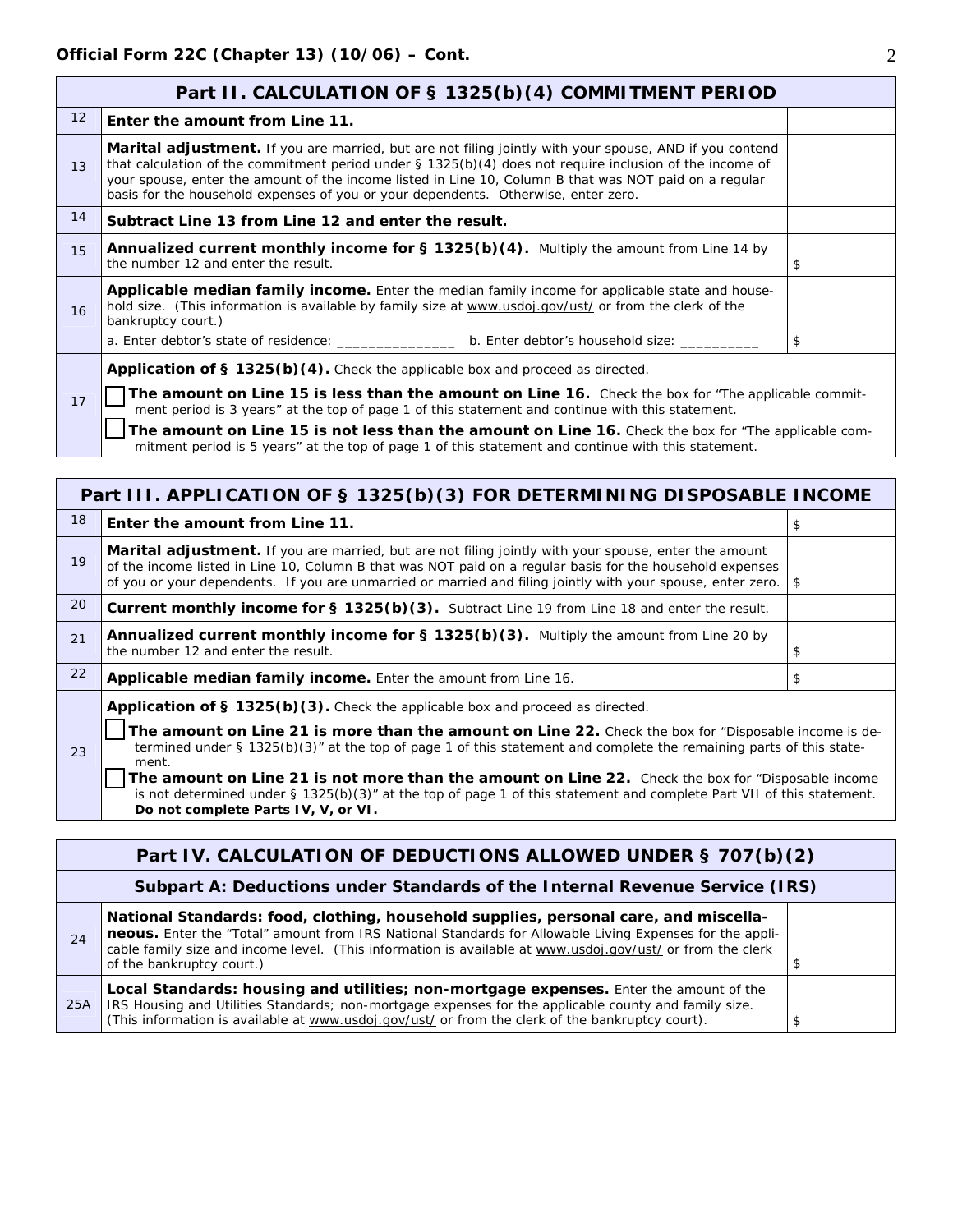|     | Local Standards: housing and utilities; mortgage/rent expense. Enter, in Line a below, the<br>amount of the IRS Housing and Utilities Standards; mortgage/rent expense for your county and family size<br>(this information is available at www.usdoj.gov/ust/ or from the clerk of the bankruptcy court); enter on<br>Line b the total of the Average Monthly Payments for any debts secured by your home, as stated in Line<br>47; subtract Line b from Line a and enter the result in Line 25B. Do not enter an amount less than<br>zero.                                                                                                                                              |                                                                                                                                                                                         |                              |    |  |
|-----|-------------------------------------------------------------------------------------------------------------------------------------------------------------------------------------------------------------------------------------------------------------------------------------------------------------------------------------------------------------------------------------------------------------------------------------------------------------------------------------------------------------------------------------------------------------------------------------------------------------------------------------------------------------------------------------------|-----------------------------------------------------------------------------------------------------------------------------------------------------------------------------------------|------------------------------|----|--|
| 25B | a.                                                                                                                                                                                                                                                                                                                                                                                                                                                                                                                                                                                                                                                                                        | IRS Housing and Utilities Standards; mortgage/rent Expense                                                                                                                              | \$                           |    |  |
|     | b.                                                                                                                                                                                                                                                                                                                                                                                                                                                                                                                                                                                                                                                                                        | Average Monthly Payment for any debts secured by your<br>home, if any, as stated in Line 47                                                                                             | \$                           |    |  |
|     | C.                                                                                                                                                                                                                                                                                                                                                                                                                                                                                                                                                                                                                                                                                        | Net mortgage/rental expense                                                                                                                                                             | Subtract Line b from Line a. | \$ |  |
| 26  | Local Standards: housing and utilities; adjustment. if you contend that the process set out in<br>Lines 25A and 25B does not accurately compute the allowance to which you are entitled under the IRS<br>Housing and Utilities Standards, enter any additional amount to which you contend you are entitled, and<br>state the basis for your contention in the space below:                                                                                                                                                                                                                                                                                                               |                                                                                                                                                                                         |                              | \$ |  |
|     |                                                                                                                                                                                                                                                                                                                                                                                                                                                                                                                                                                                                                                                                                           | Local Standards: transportation; vehicle operation/public transportation expense.                                                                                                       |                              |    |  |
|     |                                                                                                                                                                                                                                                                                                                                                                                                                                                                                                                                                                                                                                                                                           | You are entitled to an expense allowance in this category regardless of whether you pay the expenses of<br>operating a vehicle and regardless of whether you use public transportation. |                              |    |  |
| 27  |                                                                                                                                                                                                                                                                                                                                                                                                                                                                                                                                                                                                                                                                                           | Check the number of vehicles for which you pay the operating expenses or for which the operating ex-<br>penses are included as a contribution to your household expenses in Line 7.     | $\Omega$<br>2 or more.       |    |  |
|     | Enter the amount from IRS Transportation Standards, Operating Costs & Public Transportation Costs for<br>the applicable number of vehicles in the applicable Metropolitan Statistical Area or Census Region. (This<br>information is available at www.usdoj.gov/ust/ or from the clerk of the bankruptcy court.)                                                                                                                                                                                                                                                                                                                                                                          |                                                                                                                                                                                         |                              |    |  |
| 28  | Local Standards: transportation ownership/lease expense; Vehicle 1. Check the number<br>of vehicles for which you claim an ownership/lease expense. (You may not claim an ownership/lease ex-<br>pense for more than two vehicles.)<br>$\mathsf{I}$<br>2 or more.<br>Enter, in Line a below, the amount of the IRS Transportation Standards, Ownership Costs, First Car (avail-<br>able at www.usdoj.gov/ust/ or from the clerk of the bankruptcy court); enter in Line b the total of the Av-<br>erage Monthly Payments for any debts secured by Vehicle 1, as stated in Line 47; subtract Line b from<br>Line a and enter the result in Line 28. Do not enter an amount less than zero. |                                                                                                                                                                                         |                              |    |  |
|     | a.                                                                                                                                                                                                                                                                                                                                                                                                                                                                                                                                                                                                                                                                                        | IRS Transportation Standards, Ownership Costs, First Car                                                                                                                                | \$                           |    |  |
|     | b.                                                                                                                                                                                                                                                                                                                                                                                                                                                                                                                                                                                                                                                                                        | Average Monthly Payment for any debts secured by Vehicle 1,<br>as stated in Line 47                                                                                                     | \$                           |    |  |
|     | C.                                                                                                                                                                                                                                                                                                                                                                                                                                                                                                                                                                                                                                                                                        | Net ownership/lease expense for Vehicle 1                                                                                                                                               | Subtract Line b from Line a. | \$ |  |
| 29  | Local Standards: transportation ownership/lease expense; Vehicle 2. Complete this Line<br>only if you checked the "2 or more" Box in Line 28.<br>Enter, in Line a below, the amount of the IRS Transportation Standards, Ownership Costs, Second Car<br>(available at www.usdoj.gov/ust/ or from the clerk of the bankruptcy court); enter in Line b the total of<br>the Average Monthly Payments for any debts secured by Vehicle 2, as stated in Line 47; subtract Line b<br>from Line a and enter the result in Line 29. Do not enter an amount less than zero.                                                                                                                        |                                                                                                                                                                                         |                              |    |  |
|     | a.                                                                                                                                                                                                                                                                                                                                                                                                                                                                                                                                                                                                                                                                                        | IRS Transportation Standards, Ownership Costs, Second Car                                                                                                                               | \$                           |    |  |
|     | b.                                                                                                                                                                                                                                                                                                                                                                                                                                                                                                                                                                                                                                                                                        | Average Monthly Payment for any debts secured by Vehicle 2,<br>as stated in Line 47                                                                                                     | \$                           |    |  |
|     | Net ownership/lease expense for Vehicle 2<br>Subtract Line b from Line a.<br>C.                                                                                                                                                                                                                                                                                                                                                                                                                                                                                                                                                                                                           |                                                                                                                                                                                         |                              |    |  |
| 30  | Other Necessary Expenses: taxes. Enter the total average monthly expense that you actually incur<br>for all federal, state, and local taxes, other than real estate and sales taxes, such as income taxes, self<br>employment taxes, social security taxes, and Medicare taxes. Do not include real estate or sales<br>taxes.                                                                                                                                                                                                                                                                                                                                                             |                                                                                                                                                                                         |                              | \$ |  |
| 31  | Other Necessary Expenses: mandatory payroll deductions. Enter the total average monthly<br>payroll deductions that are required for your employment, such as mandatory retirement contributions,<br>union dues, and uniform costs. Do not include discretionary amounts, such as non-mandatory<br>401(k) contributions.                                                                                                                                                                                                                                                                                                                                                                   |                                                                                                                                                                                         |                              | \$ |  |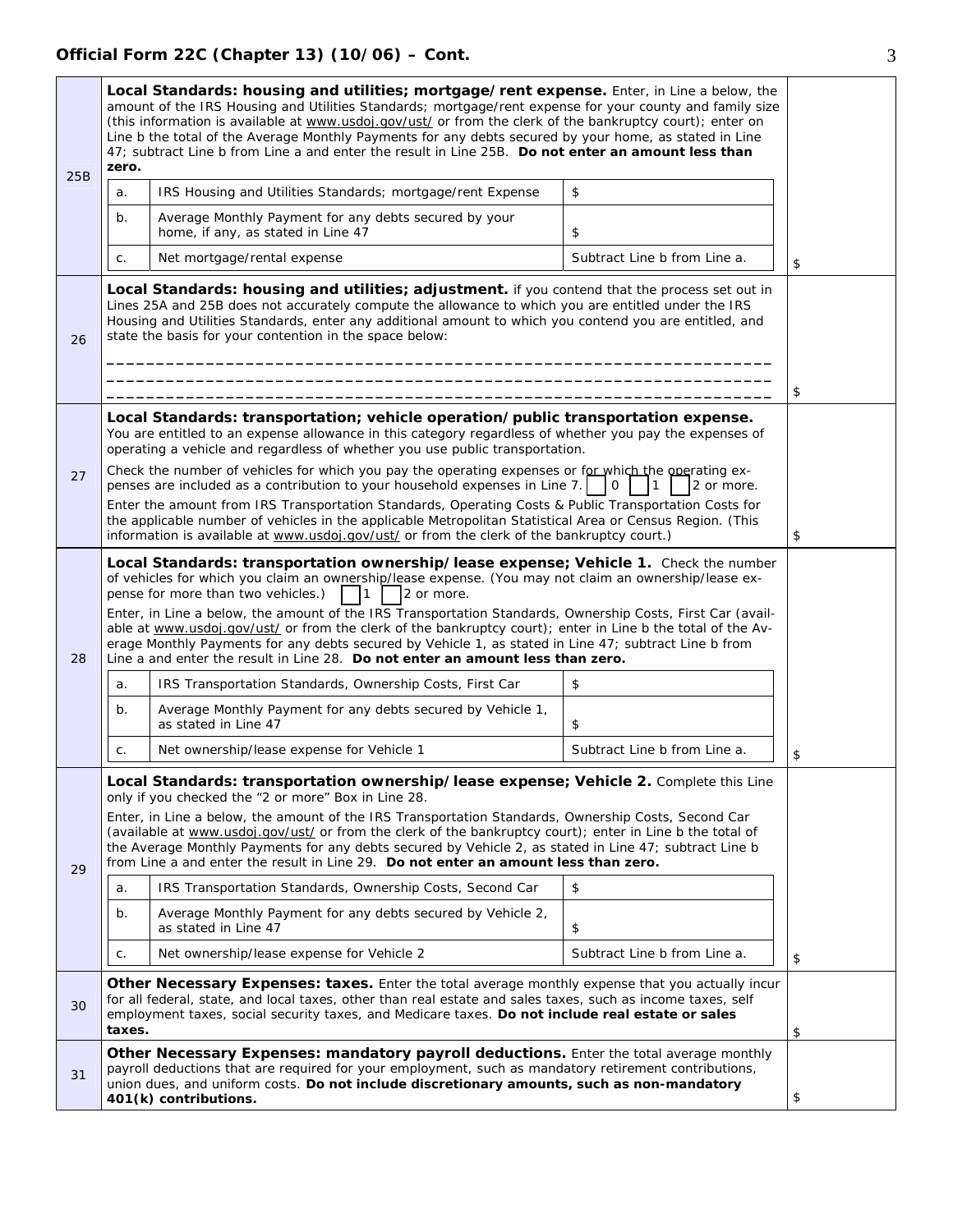| 32 | Other Necessary Expenses: life insurance. Enter average monthly premiums that you actually<br>pay for term life insurance for yourself. Do not include premiums for insurance on your depend-<br>ents, for whole life or for any other form of insurance.                                                                                                                                                                                                                                                    |                                                                                                                                                                                                                                                                                                                                                                                           |                              | \$ |    |
|----|--------------------------------------------------------------------------------------------------------------------------------------------------------------------------------------------------------------------------------------------------------------------------------------------------------------------------------------------------------------------------------------------------------------------------------------------------------------------------------------------------------------|-------------------------------------------------------------------------------------------------------------------------------------------------------------------------------------------------------------------------------------------------------------------------------------------------------------------------------------------------------------------------------------------|------------------------------|----|----|
| 33 | Other Necessary Expenses: court-ordered payments. Enter the total monthly amount that<br>you are required to pay pursuant to court order, such as spousal or child support payments. Do not in-<br>clude payments on past due support obligations included in Line 49.                                                                                                                                                                                                                                       |                                                                                                                                                                                                                                                                                                                                                                                           |                              | \$ |    |
| 34 | Other Necessary Expenses: education for employment or for a physically or mentally<br>challenged child. Enter the total monthly amount that you actually expend for education that is a<br>condition of employment and for education that is required for a physically or mentally challenged depend-<br>ent child for whom no public education providing similar services is available.                                                                                                                     |                                                                                                                                                                                                                                                                                                                                                                                           |                              |    |    |
| 35 |                                                                                                                                                                                                                                                                                                                                                                                                                                                                                                              | Other Necessary Expenses: childcare. Enter the average monthly amount that you actually ex-<br>pend on childcare-such as baby-sitting, day care, nursery and preschool. Do not include other educa-<br>tional payments.                                                                                                                                                                   |                              |    | \$ |
| 36 |                                                                                                                                                                                                                                                                                                                                                                                                                                                                                                              | Other Necessary Expenses: health care. Enter the average monthly amount that you actually<br>expend on health care expenses that are not reimbursed by insurance or paid by a health savings account.<br>Do not include payments for health insurance or health savings accounts listed in Line 39.                                                                                       |                              |    | \$ |
| 37 | Other Necessary Expenses: telecommunication services. Enter the average monthly amount<br>that you actually pay for telecommunication services other than your basic home telephone service-such<br>as cell phones, pagers, call waiting, caller id, special long distance, or internet service-to the extent nec-<br>essary for your health and welfare or that of your dependents. Do not include any amount previously<br>deducted.                                                                       |                                                                                                                                                                                                                                                                                                                                                                                           |                              | \$ |    |
| 38 |                                                                                                                                                                                                                                                                                                                                                                                                                                                                                                              | Total Expenses Allowed under IRS Standards. Enter the total of Lines 24 through 37.                                                                                                                                                                                                                                                                                                       |                              |    | \$ |
|    |                                                                                                                                                                                                                                                                                                                                                                                                                                                                                                              | Subpart B: Additional Expense Deductions under § 707(b)<br>Note: Do not include any expenses that you have listed in Lines 24-37                                                                                                                                                                                                                                                          |                              |    |    |
|    | Health Insurance, Disability Insurance, and Health Savings Account Expenses. List and<br>total the average monthly amounts that you actually pay for yourself, your spouse, or your dependents in<br>the following categories.                                                                                                                                                                                                                                                                               |                                                                                                                                                                                                                                                                                                                                                                                           |                              |    |    |
| 39 | a.                                                                                                                                                                                                                                                                                                                                                                                                                                                                                                           | Health Insurance                                                                                                                                                                                                                                                                                                                                                                          | \$                           |    |    |
|    | $b$ .                                                                                                                                                                                                                                                                                                                                                                                                                                                                                                        | Disability Insurance                                                                                                                                                                                                                                                                                                                                                                      | \$                           |    |    |
|    | C.                                                                                                                                                                                                                                                                                                                                                                                                                                                                                                           | Health Savings Account                                                                                                                                                                                                                                                                                                                                                                    | \$                           |    |    |
|    |                                                                                                                                                                                                                                                                                                                                                                                                                                                                                                              |                                                                                                                                                                                                                                                                                                                                                                                           | Total: Add Lines a, b, and c |    | \$ |
| 40 |                                                                                                                                                                                                                                                                                                                                                                                                                                                                                                              | Continued contributions to the care of household or family members. Enter the actual<br>monthly expenses that you will continue to pay for the reasonable and necessary care and support of an<br>elderly, chronically ill, or disabled member of your household or member of your immediate family who is<br>unable to pay for such expenses. Do not include payments listed in Line 34. |                              |    | \$ |
| 41 | Protection against family violence. Enter any average monthly expenses that you actually in-<br>curred to maintain the safety of your family under the Family Violence Prevention and Services Act or<br>other applicable federal law. The nature of these expenses is required to be kept confidential by the court.                                                                                                                                                                                        |                                                                                                                                                                                                                                                                                                                                                                                           |                              | \$ |    |
| 42 | Home energy costs. Enter the average monthly amount, in excess of the allowance specified by IRS<br>Local Standards for Housing and Utilities, that you actually expend for home energy costs. You must pro-<br>vide your case trustee with documentation demonstrating that the additional amount claimed is<br>reasonable and necessary.                                                                                                                                                                   |                                                                                                                                                                                                                                                                                                                                                                                           |                              | \$ |    |
| 43 | <b>Education expenses for dependent children under 18.</b> Enter the average monthly expenses<br>that you actually incur, not to exceed \$125 per child, in providing elementary and secondary education for<br>your dependent children less than 18 years of age. You must provide your case trustee with docu-<br>mentation demonstrating that the amount claimed is reasonable and necessary and not already<br>accounted for in the IRS Standards.                                                       |                                                                                                                                                                                                                                                                                                                                                                                           |                              | \$ |    |
| 44 | Additional food and clothing expense. Enter the average monthly amount by which your food and<br>clothing expenses exceed the combined allowances for food and apparel in the IRS National Standards, not<br>to exceed five percent of those combined allowances. (This information is available at www.usdoj.gov/ust/<br>or from the clerk of the bankruptcy court.) You must provide your case trustee with documentation<br>demonstrating that the additional amount claimed is reasonable and necessary. |                                                                                                                                                                                                                                                                                                                                                                                           |                              | \$ |    |
| 45 |                                                                                                                                                                                                                                                                                                                                                                                                                                                                                                              | <b>Continued charitable contributions.</b> Enter the amount that you will continue to contribute in the<br>form of cash or financial instruments to a charitable organization as defined in 26 U.S.C. § 170(c)(1)-(2).                                                                                                                                                                    |                              |    | \$ |
| 46 | Total Additional Expense Deductions under § 707(b). Enter the total of Lines 39 through 45.                                                                                                                                                                                                                                                                                                                                                                                                                  |                                                                                                                                                                                                                                                                                                                                                                                           |                              | \$ |    |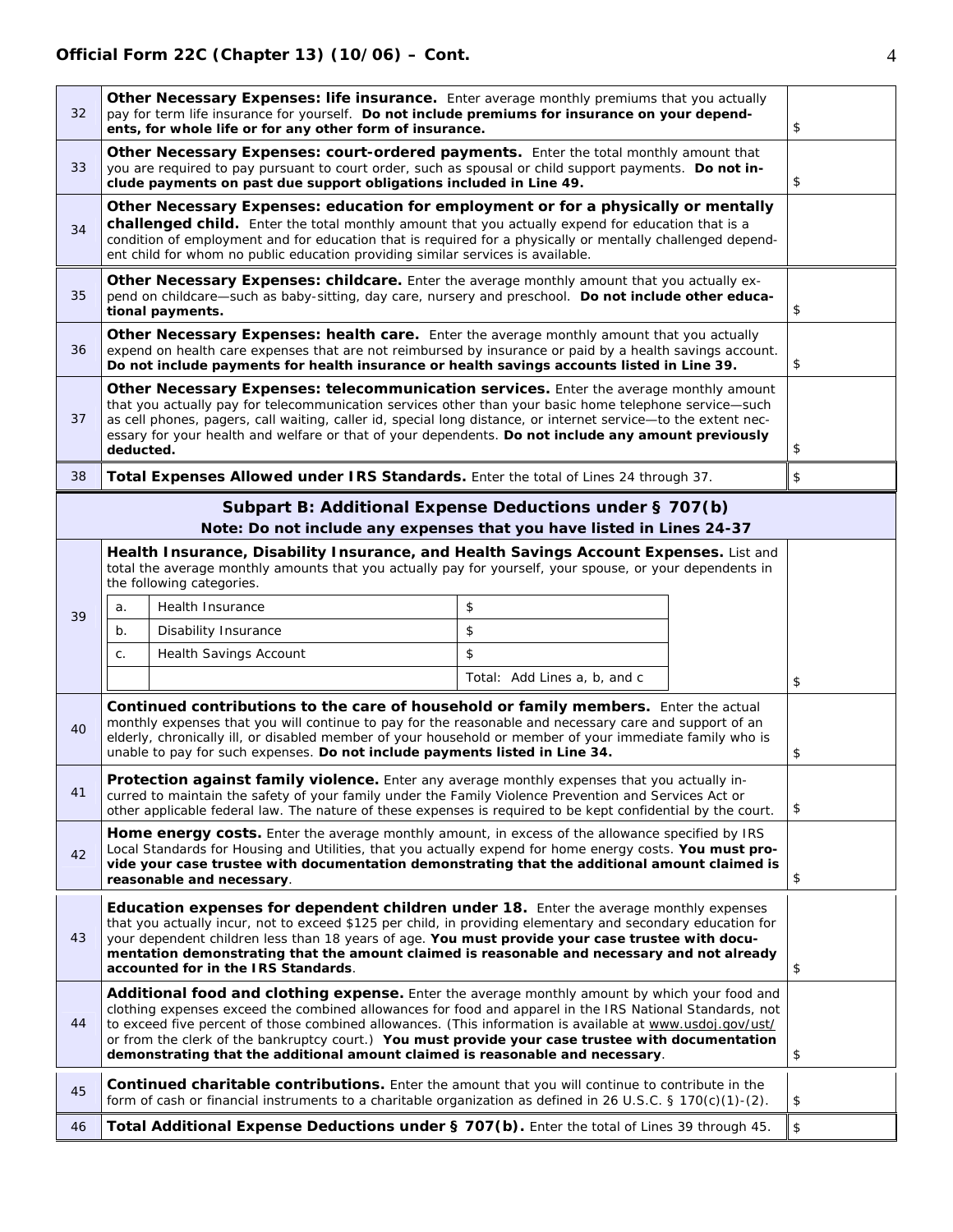|                                                                                                   | <b>Subpart C: Deductions for Debt Payment</b>                                                                                                                                                                                                                                                                                                                                                                                                                                                                                                                                                   |                                             |                                                                                                                                                                                                                                                                                                                                                                                                                                                                                                                                                                                                                                                                |                               |    |  |
|---------------------------------------------------------------------------------------------------|-------------------------------------------------------------------------------------------------------------------------------------------------------------------------------------------------------------------------------------------------------------------------------------------------------------------------------------------------------------------------------------------------------------------------------------------------------------------------------------------------------------------------------------------------------------------------------------------------|---------------------------------------------|----------------------------------------------------------------------------------------------------------------------------------------------------------------------------------------------------------------------------------------------------------------------------------------------------------------------------------------------------------------------------------------------------------------------------------------------------------------------------------------------------------------------------------------------------------------------------------------------------------------------------------------------------------------|-------------------------------|----|--|
|                                                                                                   | <b>Future payments on secured claims.</b> For each of your debts that is secured by an interest in prop-<br>erty that you own, list the name of the creditor, identify the property securing the debt, and state the Av-<br>erage Monthly Payment. The Average Monthly Payment is the total of all amounts contractually due to<br>each Secured Creditor in the 60 months following the filing of the bankruptcy case, divided by 60. Mort-<br>gage debts should include payments of taxes and insurance required by the mortgage. If necessary, list<br>additional entries on a separate page. |                                             |                                                                                                                                                                                                                                                                                                                                                                                                                                                                                                                                                                                                                                                                |                               |    |  |
| 47                                                                                                |                                                                                                                                                                                                                                                                                                                                                                                                                                                                                                                                                                                                 | Name of Creditor                            | Property Securing the Debt                                                                                                                                                                                                                                                                                                                                                                                                                                                                                                                                                                                                                                     | 60-month Average Payment      |    |  |
|                                                                                                   | a.                                                                                                                                                                                                                                                                                                                                                                                                                                                                                                                                                                                              |                                             |                                                                                                                                                                                                                                                                                                                                                                                                                                                                                                                                                                                                                                                                | \$                            |    |  |
|                                                                                                   | b.                                                                                                                                                                                                                                                                                                                                                                                                                                                                                                                                                                                              |                                             |                                                                                                                                                                                                                                                                                                                                                                                                                                                                                                                                                                                                                                                                | \$                            |    |  |
|                                                                                                   | c.                                                                                                                                                                                                                                                                                                                                                                                                                                                                                                                                                                                              |                                             |                                                                                                                                                                                                                                                                                                                                                                                                                                                                                                                                                                                                                                                                | \$                            |    |  |
|                                                                                                   |                                                                                                                                                                                                                                                                                                                                                                                                                                                                                                                                                                                                 |                                             |                                                                                                                                                                                                                                                                                                                                                                                                                                                                                                                                                                                                                                                                | Total: Add Lines a, b, and c  | \$ |  |
| 48                                                                                                |                                                                                                                                                                                                                                                                                                                                                                                                                                                                                                                                                                                                 | separate page.                              | Other payments on secured claims. If any of debts listed in Line 47 are secured by your primary<br>residence, a motor vehicle, or other property necessary for your support or the support of your depend-<br>ents, you may include in your deduction 1/60th of any amount (the "cure amount") that you must pay the<br>creditor in addition to the payments listed in Line 47, in order to maintain possession of the property. The<br>cure amount would include any sums in default that must be paid in order to avoid repossession or fore-<br>closure. List and total any such amounts in the following chart. If necessary, list additional entries on a |                               |    |  |
|                                                                                                   |                                                                                                                                                                                                                                                                                                                                                                                                                                                                                                                                                                                                 | Name of Creditor                            | Property Securing the Debt                                                                                                                                                                                                                                                                                                                                                                                                                                                                                                                                                                                                                                     | 1/60th of the Cure Amount     |    |  |
|                                                                                                   | a.                                                                                                                                                                                                                                                                                                                                                                                                                                                                                                                                                                                              |                                             |                                                                                                                                                                                                                                                                                                                                                                                                                                                                                                                                                                                                                                                                | \$                            |    |  |
|                                                                                                   | b.                                                                                                                                                                                                                                                                                                                                                                                                                                                                                                                                                                                              |                                             |                                                                                                                                                                                                                                                                                                                                                                                                                                                                                                                                                                                                                                                                | \$                            |    |  |
|                                                                                                   | C.                                                                                                                                                                                                                                                                                                                                                                                                                                                                                                                                                                                              |                                             |                                                                                                                                                                                                                                                                                                                                                                                                                                                                                                                                                                                                                                                                | \$                            |    |  |
|                                                                                                   |                                                                                                                                                                                                                                                                                                                                                                                                                                                                                                                                                                                                 |                                             |                                                                                                                                                                                                                                                                                                                                                                                                                                                                                                                                                                                                                                                                | Total: Add Lines a, b, and c  | \$ |  |
| 49                                                                                                |                                                                                                                                                                                                                                                                                                                                                                                                                                                                                                                                                                                                 | support and alimony claims), divided by 60. | Payments on priority claims. Enter the total amount of all priority claims (including priority child                                                                                                                                                                                                                                                                                                                                                                                                                                                                                                                                                           |                               | \$ |  |
|                                                                                                   | <b>Chapter 13 administrative expenses.</b> Multiply the amount in Line a by the amount in Line b, and<br>enter the resulting administrative expense.                                                                                                                                                                                                                                                                                                                                                                                                                                            |                                             |                                                                                                                                                                                                                                                                                                                                                                                                                                                                                                                                                                                                                                                                |                               |    |  |
|                                                                                                   | a.                                                                                                                                                                                                                                                                                                                                                                                                                                                                                                                                                                                              |                                             | Projected average monthly Chapter 13 plan payment.                                                                                                                                                                                                                                                                                                                                                                                                                                                                                                                                                                                                             | \$                            |    |  |
| 50                                                                                                | b.<br>Current multiplier for your district as determined under sched-<br>ules issued by the Executive Office for United States Trustees.<br>(This information is available at www.usdoj.gov/ust/ or from the<br>clerk of the bankruptcy court.)                                                                                                                                                                                                                                                                                                                                                 |                                             | x                                                                                                                                                                                                                                                                                                                                                                                                                                                                                                                                                                                                                                                              |                               |    |  |
|                                                                                                   | C <sub>1</sub>                                                                                                                                                                                                                                                                                                                                                                                                                                                                                                                                                                                  |                                             | Average monthly administrative expense of Chapter 13 case                                                                                                                                                                                                                                                                                                                                                                                                                                                                                                                                                                                                      | Total: Multiply Lines a and b | \$ |  |
| 51                                                                                                | Total Deductions for Debt Payment. Enter the total of Lines 47 through 50.                                                                                                                                                                                                                                                                                                                                                                                                                                                                                                                      |                                             |                                                                                                                                                                                                                                                                                                                                                                                                                                                                                                                                                                                                                                                                | \$                            |    |  |
|                                                                                                   |                                                                                                                                                                                                                                                                                                                                                                                                                                                                                                                                                                                                 |                                             | Subpart D: Total Deductions Allowed under § 707(b)(2)                                                                                                                                                                                                                                                                                                                                                                                                                                                                                                                                                                                                          |                               |    |  |
| 52<br>Total of all deductions allowed under § 707(b)(2). Enter the total of Lines 38, 46, and 51. |                                                                                                                                                                                                                                                                                                                                                                                                                                                                                                                                                                                                 |                                             |                                                                                                                                                                                                                                                                                                                                                                                                                                                                                                                                                                                                                                                                | $\,$                          |    |  |

|    | Part V. DETERMINATION OF DISPOSABLE INCOME UNDER § 1325(b)(2)                                                                                                                                                                                                                                                        |   |  |  |  |
|----|----------------------------------------------------------------------------------------------------------------------------------------------------------------------------------------------------------------------------------------------------------------------------------------------------------------------|---|--|--|--|
| 53 | Total current monthly income. Enter the amount from Line 20.                                                                                                                                                                                                                                                         |   |  |  |  |
| 54 | <b>Support income.</b> Enter the monthly average of any child support payments, foster care payments, or<br>disability payments for a dependent child, included in Line 7, that you received in accordance with applica-<br>ble nonbankruptcy law, to the extent reasonably necessary to be expended for such child. |   |  |  |  |
| 55 | Qualified retirement deductions. Enter the monthly average of (a) all contributions or wage de-<br>ductions made to qualified retirement plans, as specified in § 541(b)(7) and (b) all repayments of loans<br>from retirement plans, as specified in $\S$ 362(b)(19).                                               | P |  |  |  |
| 56 | Total of all deductions allowed under $\S$ 707(b)(2). Enter the amount from Line 52.                                                                                                                                                                                                                                 |   |  |  |  |
| 57 | Total adjustments to determine disposable income. Add the amounts on Lines 54, 55, and 56<br>and enter the result.                                                                                                                                                                                                   |   |  |  |  |